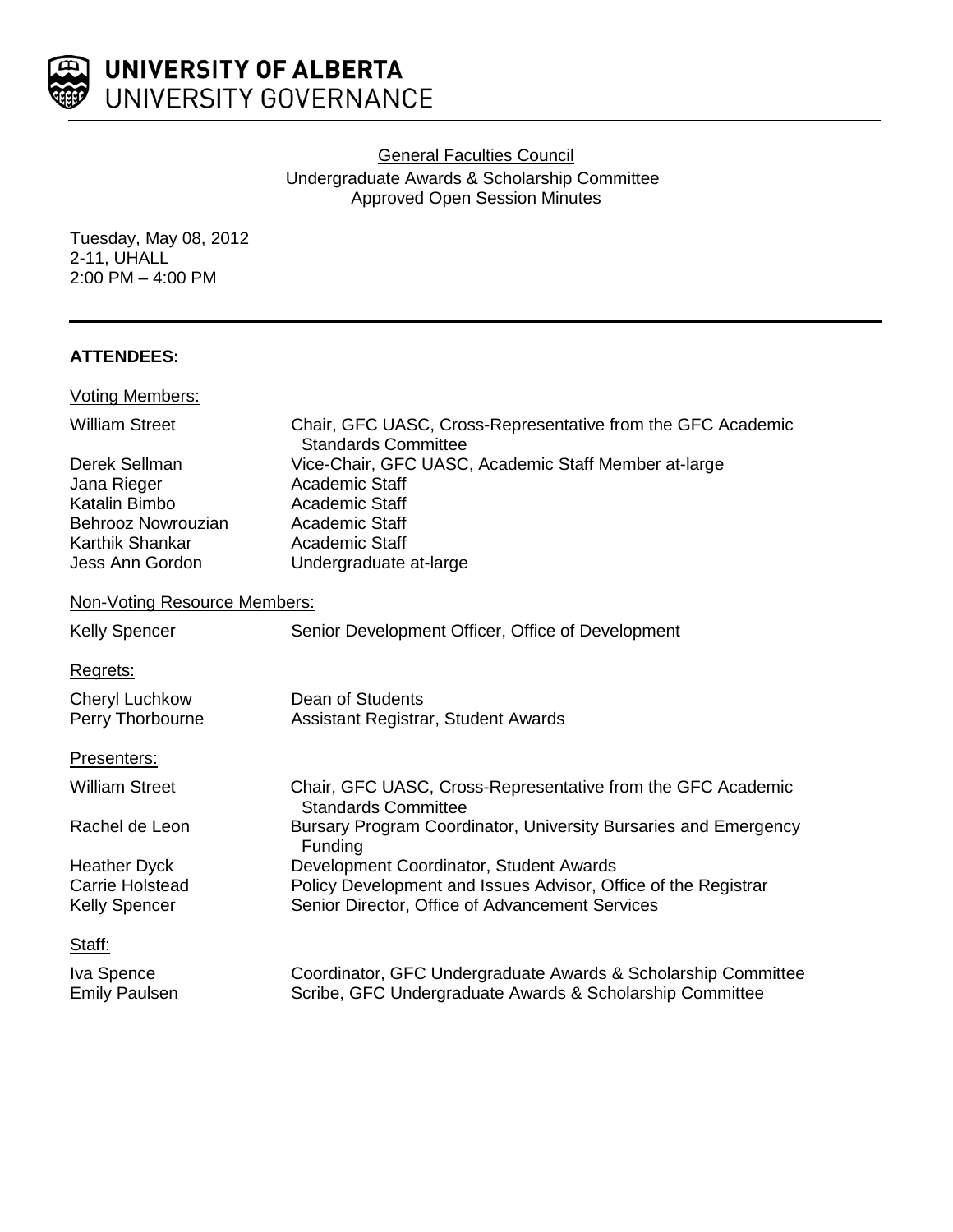## **OPENING SESSION**

### 1. Approval of the Agenda

Materials before members are contained in the official meeting file.

Motion: Nowrouzian/Gordon

THAT the GFC Undergraduate Awards and Scholarship Committee approve the Agenda, as amended. **CARRIED**

### 2. Approval of the Open Session Minutes of April 4, 2012

Materials before members are contained in the official meeting file.

Motion: Rieger/Bimbo

THAT the GFC Undergraduate Awards and Scholarship Committee approve the Minutes of April 4, 2012. **CARRIED**

### 3. Comments from the Chair

The Chair provided information of general interest to members from the *Source* (a news briefing document provided by the Provost and Vice-President (Academic) Office).

### **ACTION ITEMS**

4. Proposed Changes to the University of Alberta Policies and Procedures Online (UAPPOL) Creation of New Awards and Bursaries for Students Procedure

Materials before members are contained in the official meeting file.

*Presenters:* Kelly Spencer, Senior Director, Office of Advancement Services; Carrie Holstead, Policy Development and Issues Advisor, Office of the Registrar

*Purpose of the Proposal:* To adjust the language of the UAPPOL Creation of New Awards and Bursaries for Students Procedure such that secondary selection criteria for awards may include membership in a University of Alberta student group.

*Discussion:*

Carrie Holstead introduced her upcoming interim replacement, Diana Shields.

A few editorial changes were noted by the Committee.

Motion: Rieger/Bimbo

THAT the GFC Undergraduate Awards and Scholarships Committee recommend to the GFC Executive Committee the proposed changes to the UAPPOL *Creation of New Awards and Bursaries for Undergraduate Students Procedure*, as set forth in Attachment 2 and as amended, to take effect upon final approval.

**CARRIED**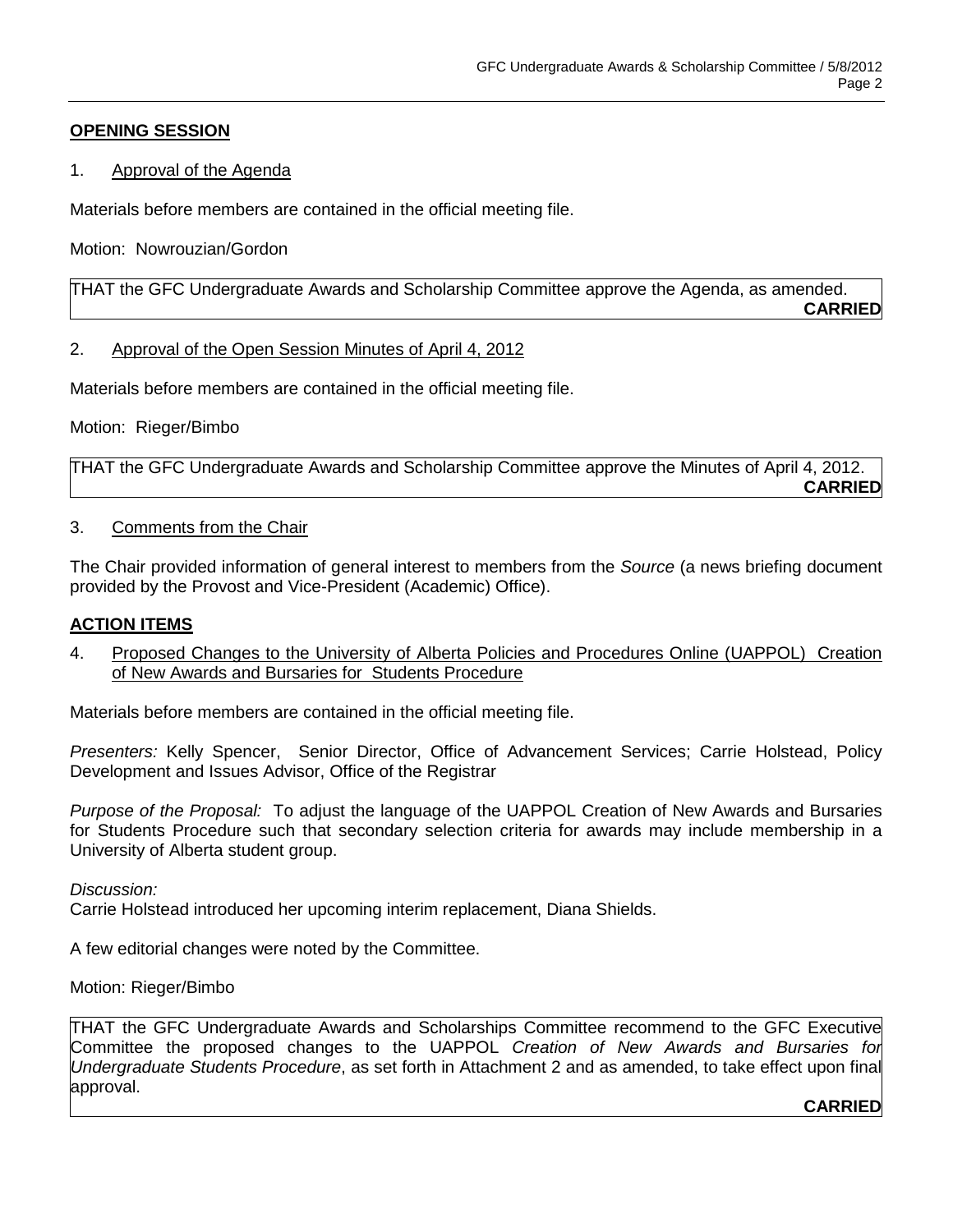[After the meeting, the Coordinator consulted with the Secretary to GFC regarding the *Creation of New Awards and Bursaries for Students Procedure.* It was noted by the Secretary to GFC that the final approver for changes to this procedure is the Provost and Vice-President (Academic) and not the GFC Executive Committee (or GFC). The Provost and Vice-President (Academic), hence, will review the changes recommended by GFC UASC and will sign off on them in due course.]

### 5. New Undergraduate Student Awards and Scholarships For Approval (May 8, 2012)

Materials before members are contained in the official meeting file.

*Presenter:* Heather Dyck, Development Coordinator, Student Awards

*Purpose of the Proposal:* To approve new undergraduate awards and scholarships

New Undergraduate Awards and Scholarships for Approval (May 8, 2012)

- 1. Dee-Jay Plumbing and Heating Ltd Award
- 2. Canadian Authors Association French Creative Writing Prize / Bourse de Rédaction Créative en Français de Canadian Authors Association
- 3. Suzanne Elizabeth Abele Memorial Award
- 4. Edward and Mary Copley Armey Scholarship

### *Discussion:*

A few editorial changes were noted by the Committee; in addition, there was discussion surrounding Award number 2.

Award number 2: Members' discussion surrounding this award included, but was not limited to, the following: the need to indicate which courses are relevant to the award; whether or not the Professor's name should be included rather than specifying her area of work; concern with the evaluative process; the requirements for submissions; and, defining "art and techniques."

### Motion: Gordon/Sellman

THAT the GFC Undergraduate Awards and Scholarship Committee approve, under delegated authority from General Faculties Council new undergraduate awards and scholarships, as set forth in Attachment 2 and as amended, to be effective immediately.

#### **CARRIED**

[Note: At the request of the proposer award number 2 was removed from the package of awards for consideration by GFC UASC. The approved awards have been renumbered in the revised approved documents as 1 to 3, inclusively.]

### 6. Approval of Amendments to Existing Undergraduate Student Awards and Scholarships (May 8, 2012)

Materials before members are contained in the official meeting file.

*Presenter:* Heather Dyck, Development Coordinator, Student Awards

*Purpose of the Proposal:* To approve amendments to existing undergraduate awards and scholarships.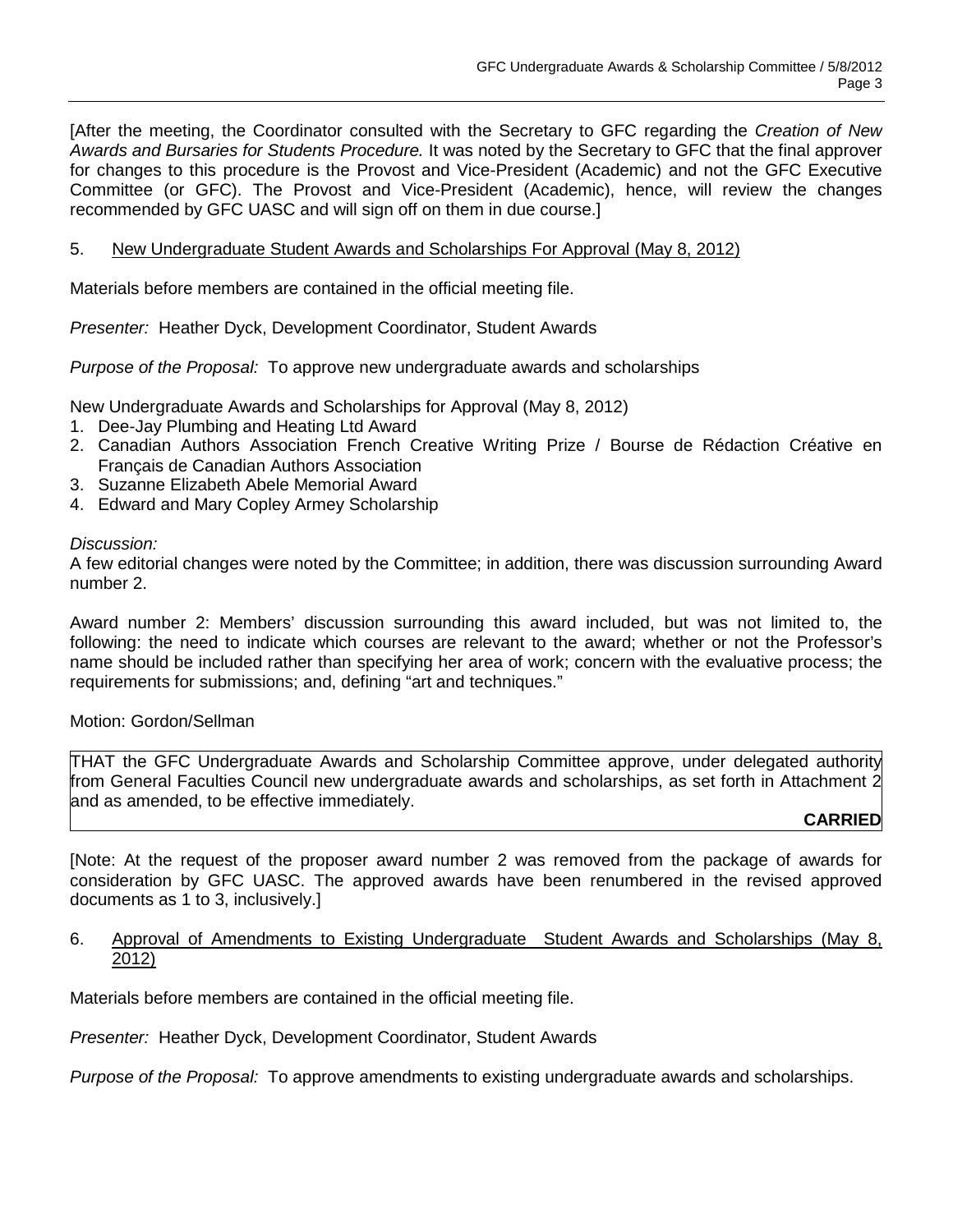Existing Undergraduate Awards and Scholarships for Approval (May 8, 2012)

- 1. Rt Honourable CD Howe Memorial Fellowship
- 2. All Weather Windows Award in Business

*Discussion:* There was no discussion.

Motion: Gordon/Bimbo

THAT the GFC Undergraduate Awards and Scholarship Committee approve, under delegated authority from General Faculties Council amendments to existing awards, to be effective immediately.

**CARRIED**

### 7. New Undergraduate University Bursaries and Emergency Funding (UBEF) Bursaries for Approval (May 8, 2012)

Materials before members are contained in the official meeting file.

*Presenter:* Rachel de Leon, Bursary Program Coordinator, University Bursaries and Emergency Funding

*Purpose of the Proposal:* To approve a new undergraduate bursary.

New University Bursaries and Emergency Funding (UBEF) Bursaries for approval (May 8, 2012)

- 1. Mr Duncan and Mrs Isabel Bath Engineering Bursary
- 2. Ralph Campbell Memorial Augustana Bursary
- 3. Costco Bursary in Business
- 4. Dr N G Maxwell and Mrs Ruth Tuck Engineering Bursary
- 5. Michael Wandio Memorial Augustana Bursary

### *Discussion:*

A few editorial changes were noted by the Committee; in addition, there was discussion surrounding Award number 3.

Award number 3: Members noted that "Edmonton or the surrounding area" was somewhat ambiguous and open to interpretation. Alternate language was discussed with Committee deciding to leave language unchanged.

### Motion: Sellman/Rieger

THAT the GFC Undergraduate Awards and Scholarship Committee approve, under delegated authority from General Faculties Council, new undergraduate bursaries, as set forth in Attachment 2 and as amended, to be effective immediately.

**CARRIED**

### 8. Approval of Amendments to Existing Undergraduate University Bursaries and Emergency Funding (UBEF) Bursaries (May 8, 2012)

Materials before members are contained in the official meeting file.

*Presenter:* Rachel de Leon, Bursary Program Coordinator, University Bursaries and Emergency Funding